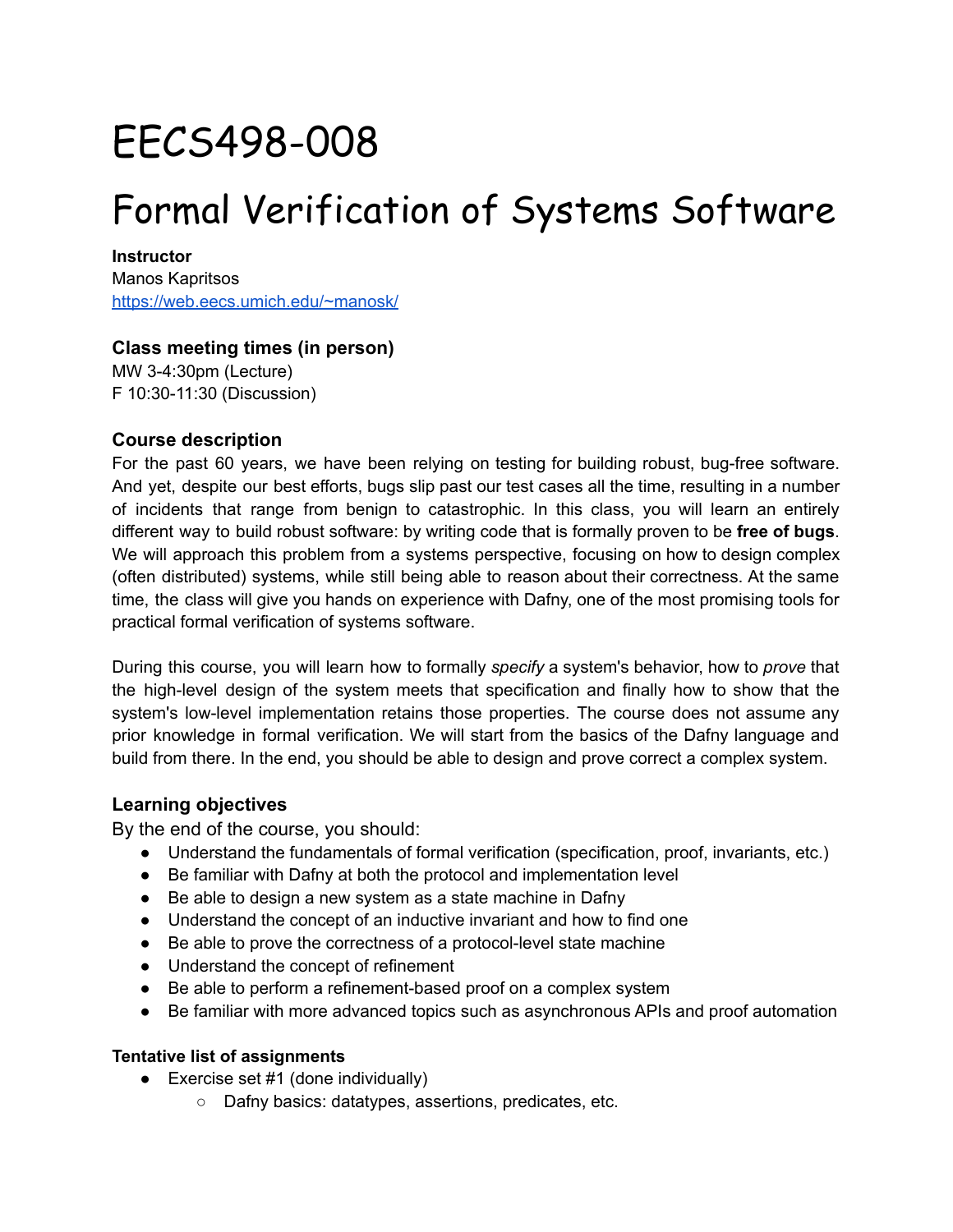- Recursion
- Loop invariants
- Specification
- $\bullet$  Exercise set #2 (done individually)
	- State machines
	- Inductive invariants
	- Distributed systems
- Project 1 (groups of 2)
	- Design and prove correct a Distributed Lock service
- $\bullet$  Exercise set #3 (done individually)
	- Refinement
- $\bullet$  Exercise set #4 (done individually)
	- Asynchronous API
	- Application correspondence
- Project 2 (groups of 2)
	- Design a Sharded Hash Table (SHT) protocol and prove it is correct using refinement

### **Grading policy (subject to change)**

- Exercise sets: 30%
	- Set #1: 8%, Set #2: 8%, Set #3: 8%, Set #4: 6%
- Projects: 30%
	- Project 1: 15%
	- Project 2: 15%
- $\bullet$  Exams: 40%
	- Midterm exam: 20%
	- Final exam: 20%

#### **Tentative schedule**

Week of August 29 Lecture 1: Intro Lecture 2: Dafny mechanics (datatypes, predicates, assertions) Week of September 5 Labor Day Lecture 3: Dafny mechanics (recursion, loop invariants) Week of September 12 Lecture 4: Specification Lecture 5: Specification and state machines **(Exercise set #1)**

Week of September 19